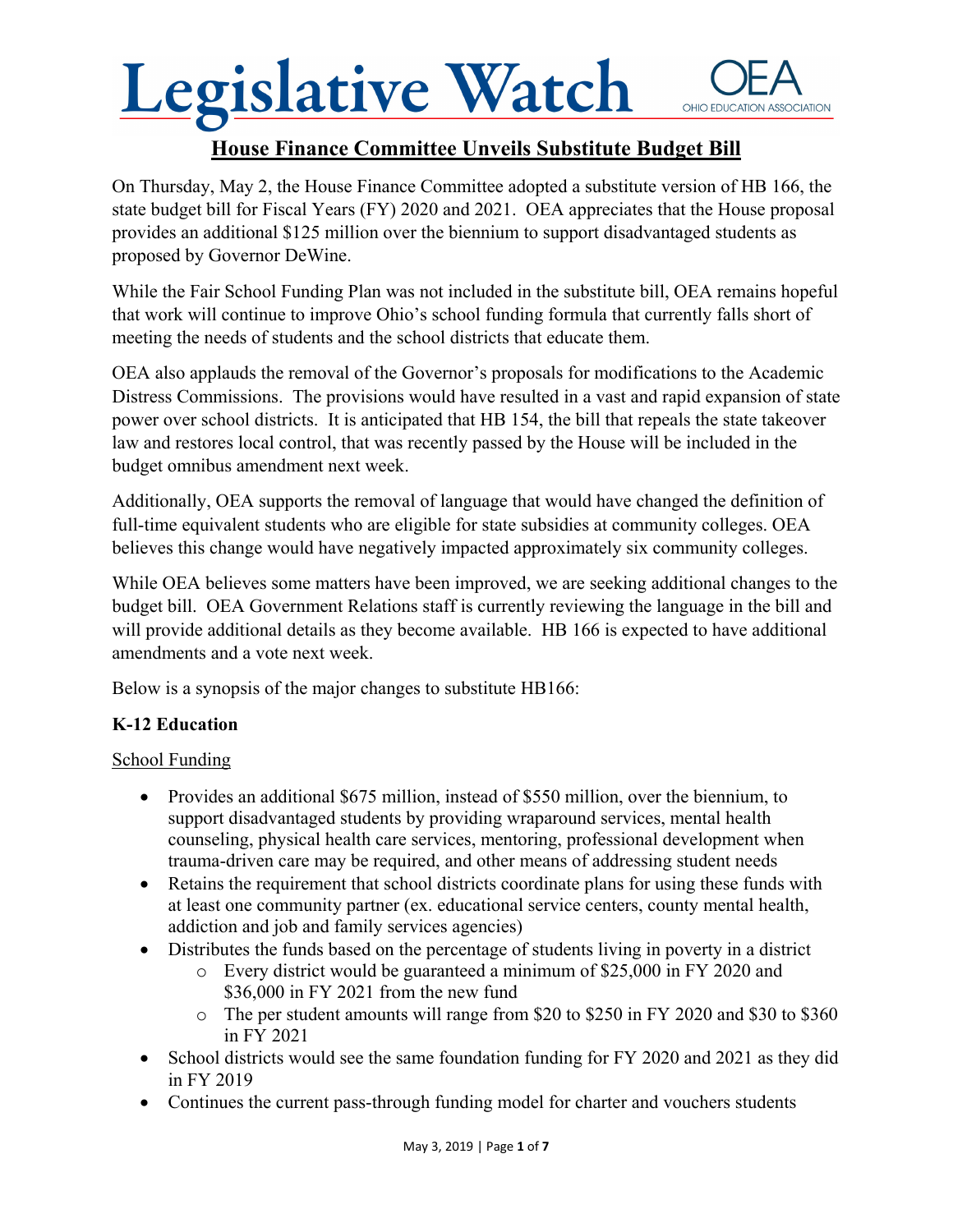Appropriates \$20 million in FY 2021 to assist school districts in purchasing school buses under a new program to be established by the Ohio Facilities Construction Commission

#### Academic Distress Commissions

- Removes the provisions opposed by OEA regarding Academic Distress Commissions
- Prohibits the Superintendent of Public Instruction from establishing any new Academic Distress Commissions between the bill's effective date and June 30, 2021

#### Licenses for Substitute Teaching

 Permits an individual who does not hold a degree in education or other subject area directly related to the class being taught to provide substitute instruction in a core subject area for an unlimited number of days, provided the individual: (1) holds a long-term substitute license issued prior to November 2, 2018; or (2) holds a substitute license issued on or after November 2, 2018, and satisfies the long-term substitute licensure criteria as it existed prior to November 2, 2018. Specifies that an individual who holds a license described in (1) or (2) above is a "properly certified or licensed teacher" who may provide instruction in a certain core subject area. Permits the provisional employment of an individual who does not yet hold a license but satisfies the former long-term substitute licensure criteria, provided an application for licensure has been submitted on or before the individual's first day of employment.

#### Alternative Resident Educator Licenses

• Replaces the current option for an alternative resident educator license applicant to meet pedagogical training requirements through a teacher preparation training program offered by a nonprofit organization with the option to complete the preservice training provided to participants of a teacher preparation program approved by the Chancellor of Higher Education (DHE). Allows a nontraditional teacher candidate to complete a program operated by a for-profit organization to meet the pedagogical training requirement, thereby increasing the options available to such candidates. May increase DHE's administrative workload to review and approve additional programs.

#### Report Cards

Use of value-added progress and performance index score grades:

- Specifies that the calculation of the value-added progress must use not more than one academic year's worth of growth data.
- Specifies that the higher of the performance index score or the value-added progress score be used for the overall grade on the state report card and for any sanction or penalty to be based on the measures. Prohibits the use of both measures for those purposes.
- Makes conforming changes to sanctions, penalties, and other qualifications in certain provisions of law affected by the performance index score and the value-added progress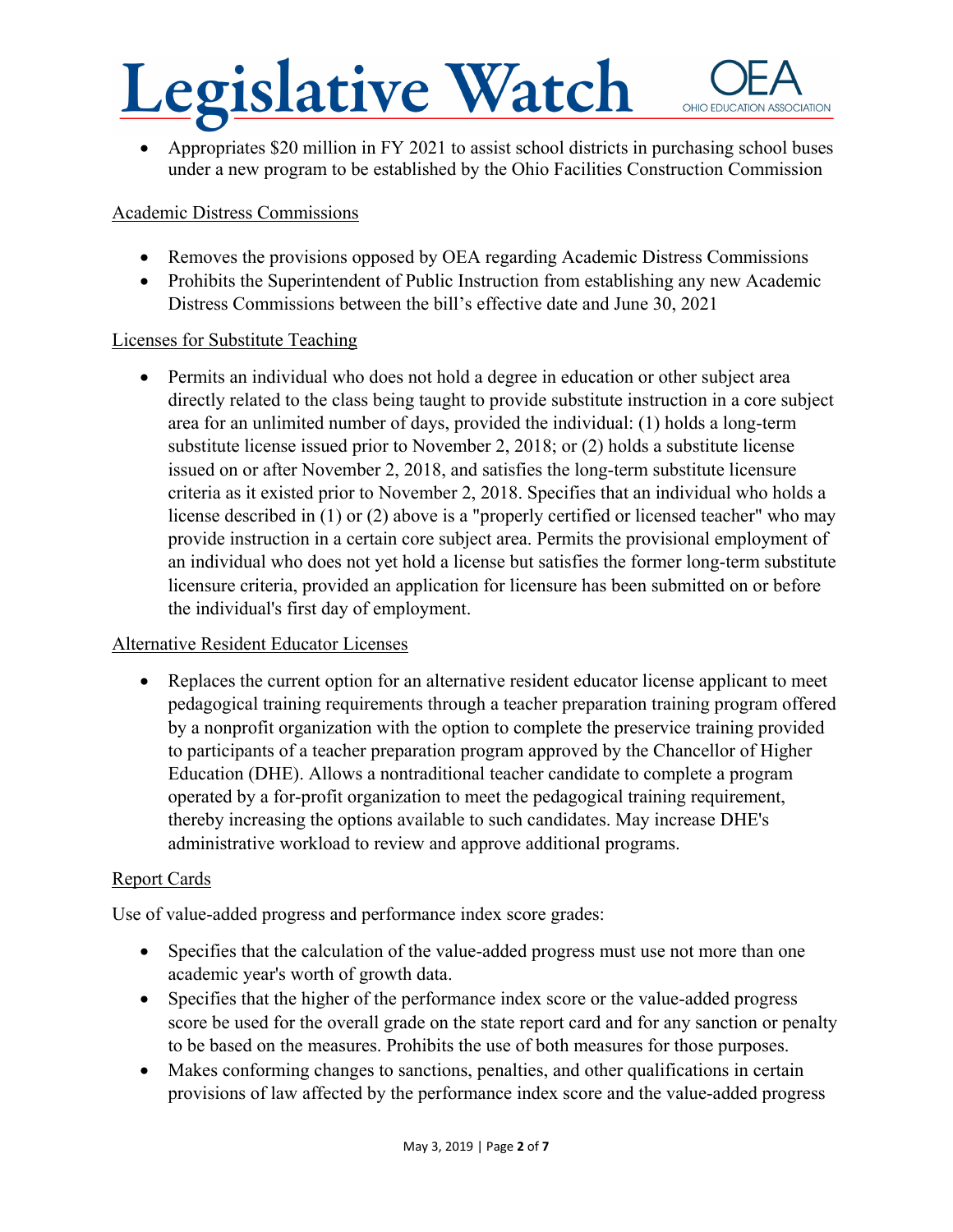measures, including Ed Choice scholarships, the Columbus parent trigger pilot project, definition of a "challenged school district" for purposes of locating start-up charter schools, eligibility for charter schools to change sponsors, and charter school closure.

o The provisions above may reduce the number of districts and public-school buildings that are subject to sanctions and penalties, which, in turn, may affect district and charter school revenues and expenditures. As a point of reference, for the 2017-2018 report cards, 41 school districts and 215 traditional district buildings with an overall grade of "D" or "F" received a "C" or higher on the performance index or overall value-added measures.

Charter schools at risk of closure - Issuance of preliminary report card data:

• Requires ODE, by July 31 of each year, to submit both of the following: (1) Preliminary report card data for overall academic performance and for each separate performance measure for each school district, school building, and charter school; (2) Preliminary data on charter schools at risk of being permanently closed.

ODE failure to assign report card ratings by statutory deadline – charter sponsor ratings:

- Specifies that, if ODE fails to assign letter grades each year on the state report card for a school district or building by the deadline specified in current law (September 15th, or the preceding Friday if that day falls on a Saturday or Sunday), ODE must assign the school district or building the same grade for each measure that it was assigned for the previous school year or a "B" for each measure, whichever is the higher per measure.
- Requires that, if ODE fails to assign a rating for a charter school sponsor by November 15th each year in accordance with current law, ODE must assign the sponsor the same rating for each component that it was assigned for the previous school year or an "effective" rating for all components, whichever is the higher per component rating.
- Specifies that, if ODE fails to assign report card ratings or sponsor ratings by the deadlines specified in current law, those ratings, as well as any from previous years, will not be considered in determining whether a school district, building, or sponsor is subject to sanctions or penalties, thereby creating a new starting point for determinations that are based on ratings over multiple years.

Statutory changes to report cards - effect on penalties or sanctions:

• Specifies that, if any statutory change is made to the calculation or determination of grades or to the graded measures on the state report card, the report card ratings issued for the school year in which the change takes effect and any previous report card ratings are not considered when determining whether a school district or school is subject to penalties or sanctions. (Essentially, any change creates a new starting point for any determinations made based on report card ratings over multiple years.) This may reduce the number of districts or schools subject to penalties or sanctions in a given year if changes are made to the report card, which may, in turn, affect school district revenues and expenditures and state expenditures for academic distress commissions.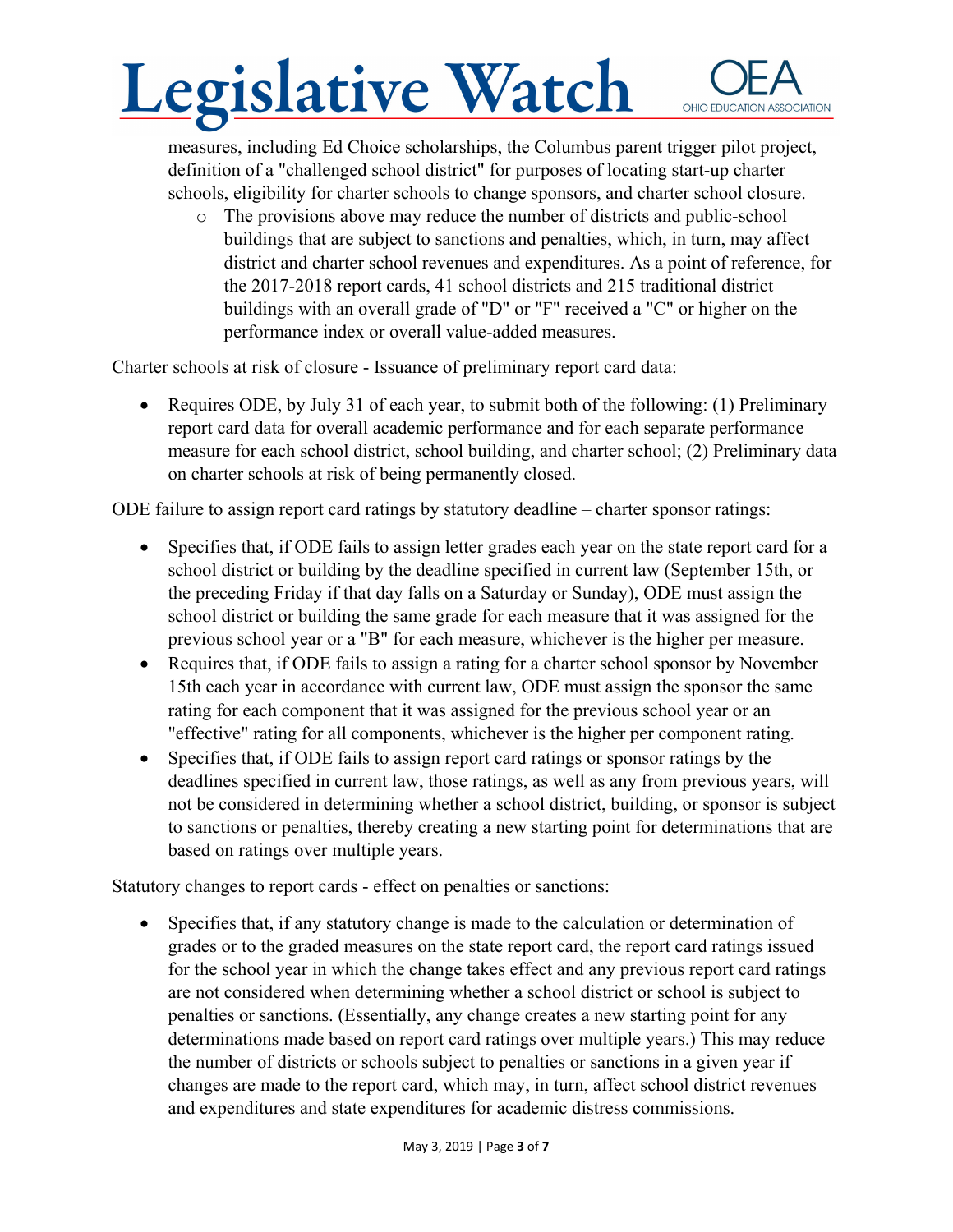Charter Schools

- Retains \$60 million over the biennium for a new program called "Quality Community" School Support"
	- o ODE must pay each charter considered to be a "school of quality" \$1,750 in each fiscal year for each student identified as economically disadvantaged and \$1,000 in each fiscal year for each student that is not identified as economically disadvantaged
- Requires that a charter school sponsor with an overall rating of "effective" for at least three consecutive years be evaluated by ODE once every five years, instead of annually as under current law.
- Requires ODE, prior to the publication of the final ratings for charter school sponsors, to permit each sponsor to review the information used by ODE to determine the sponsor's rating on the academic performance component and to request an adjustment to the sponsor's rating for that component, if it believes there is an error in ODE's evaluation. (Current law permits sponsors to review and request adjustments only on the "adherence to quality practices" and "compliance with laws and rules" components of the sponsor evaluation system.)
- Changes the report card measure for dropout prevention and recovery schools of the percentage of 12th grade students who have attained the designated passing score on all applicable high school assessments to the percentage who have attained the cumulative performance score on the end-of-course exams.
- Requires the State Board of Education to coordinate a committee of appointees from the Senate, the House of Representatives, the Governor's office, and the State Board to conduct a study of charter schools that primarily serve students enrolled in dropout prevention and recovery programs that offer two or more of the following models: (1) blended learning, (2) portfolio learning, and (3) credit flexibility.
	- o Requires the State Board to submit the committee's recommendations to the General Assembly within six months after the bill's effective date. Prohibits ODE from issuing report cards for charter schools in which a majority of students are enrolled in dropout prevention and recovery programs operated by those schools until the General Assembly enacts the committee's recommendations or takes other legislative action that addresses the classification, authorization, and report card ratings of such schools.
- Requires each internet- or computer-based charter school (e-school) to prepare and submit to ODE, in a time and manner prescribed by ODE, a report that contains information about all of the following: (1) classroom size, (2) student-teacher ratio per classroom, (3) the number of student-teacher meetings conducted in-person or by video conference, and (4) any other information determined necessary by ODE. ODE must annually prepare and submit to the State Board of Education a report that contains the eschool reporting information received by ODE.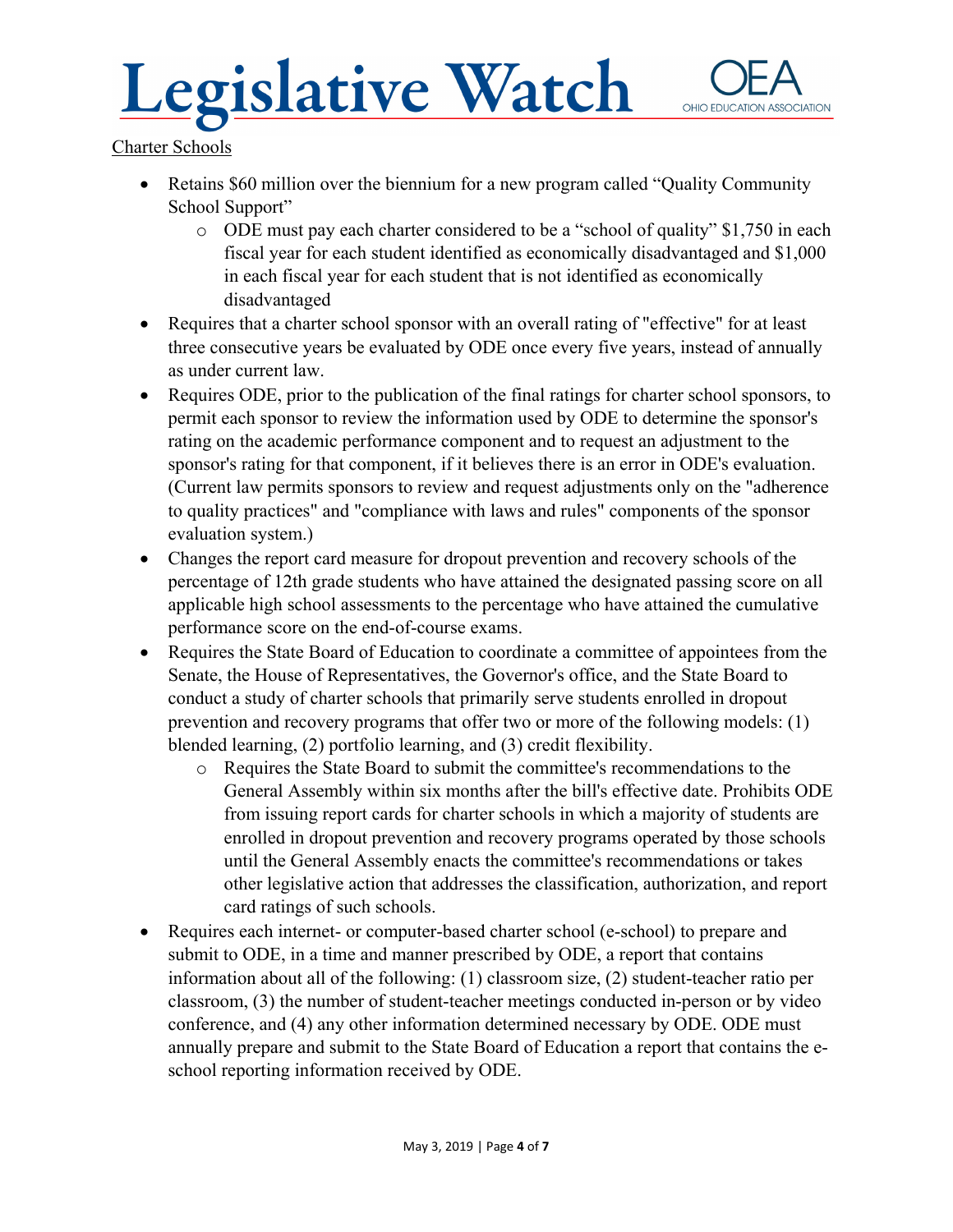Requires each internet- or computer-based charter school (e-school) to do all of the following:

> (1) Develop an individual learning plan for each student that enrolls in the school. (2) Include in its attendance policy provisions for determining whether a student is considered enrolled in the school if the student (a) is participating in learning opportunities during at least 90% of school days or (b) is on pace for on-time completion of any course in which the student is enrolled. Specifies that a student is absent if one or both of those conditions are not met during any day in which the student fails to participate in learning activities.

(3) Notify a student's parent, guardian, or custodian when a student has been absent for 10 or more school days in a school year.

(4) Include in its policy guidance to employees in addressing student absences a tiered consequences procedure that includes student disenrollment for continued failure to comply with an individual learning plan.

(5) Provide a student's parent, guardian, or custodian with available alternative educational options when a student is disenrolled.

- Specifies that "learning opportunities" offered by an e-school include any of the following that a student is expected to complete, participate in, or attend during any given school day: (1) online logins to curriculum or programs, (2) offline activities, (3) assignments within a particular program, curriculum, or class, (4) testing, (5) in-person communication, (6) telephone or video conferences, and (7) e-mail, texts, phone calls, or other meetings.
- Revises the criteria for closing a charter school for schools that are not dropout prevention and recovery schools, which may reduce the number of charter schools subject to permanent closure. For example, requires permanent closure for a school that offers up to third grade if, for the three most recent school years (instead of two of the three most recent school years, as under current law), the school received (1) a report card grade of "F" on the Improving Literacy in Grades K-3 measure or (2) an overall grade of "F"
- Requires ODE, by August 31 of each year, to publish separate lists of the following:  $(1)$ charter schools that have become subject to permanent closure as required by law; (2) charter schools that are at risk of becoming subject to permanent closure for academic underperformance; (3) All "challenged" school districts in which new start-up charter schools may be located.

### **Other**

- Requires ODE to establish a program under which higher-poverty public schools must offer breakfast to all students during the school day
	- o Phases in the program over three years by requiring a public school in the first year where at least 70% of students were eligible for free or reduced priced meals in the prior school year to participate in the program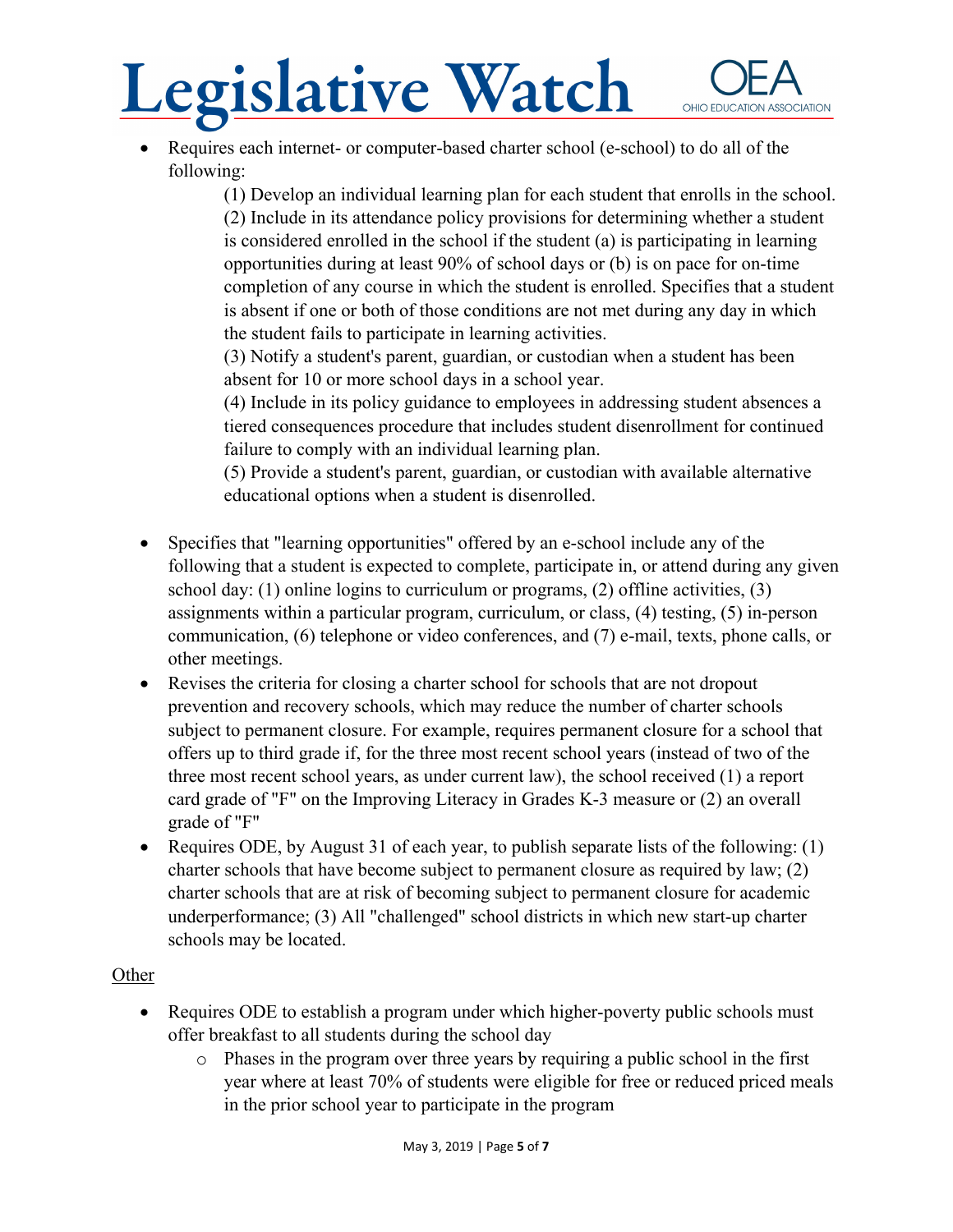- o Reduces the participation threshold to 60% in the second school year and to 50% in the third school year and thereafter
- Prohibits a school district from reducing transportation it provides to students that the district is not required to transport after the first day of the school year
- Permits an elector residing in school district territory located within a township that is split between two or more districts to petition for the transfer of territory to another adjacent school district
	- o Requires such a proposal to be placed on the ballot at the next general, primary, or special election not less than 90 days after the certification if the board of elections certifies that the petition is signed by at least 10% of electors within the territory proposed to be transferred and voting in the last general election
- Permits schools districts to allow a student to use two full seasons of show choir to fulfill high school physical education requirements
- Permits licensed chiropractors and medical professionals listed on the National Registry of Certified Medical Examiners in addition to those already authorized to perform the annual medical examination for bus drivers as required by State Board of Education rules
- Requires a performance audit of the Ohio Department of Education

### **Higher Education**

- Removes the language opposed by OEA that would have changed the definition of fulltime equivalent students who receive state subsidies to exclude out-of-state students at community colleges
- Appropriates \$6 million over the biennium, not from the Ohio College Opportunity Grant (OCOG) program, to award aid to community colleges and university branch campuses to assist students in the purchasing of textbooks and instructional materials
- Requires all students applying to the College Credit Plus program to complete the Free Application for Federal Student Aid (FAFSA).

### **Department of Rehabilitation and Correction**

• Retains the language from the Executive Budget proposal that requires the Office of Enterprise Development Advisory Board to solicit business proposals offering job training, apprenticeship, education programs, and employment opportunities for the Department of Rehabilitation and Correction's Ohio Penal Industries. (Under current law, the Board advises and assists the Department with the creation of training programs and jobs for inmates and releasees through partnerships with private sector businesses, including soliciting business proposals.) According to the Legislative Service Commission analysis, "the Board already more or less provides such services to the Department."